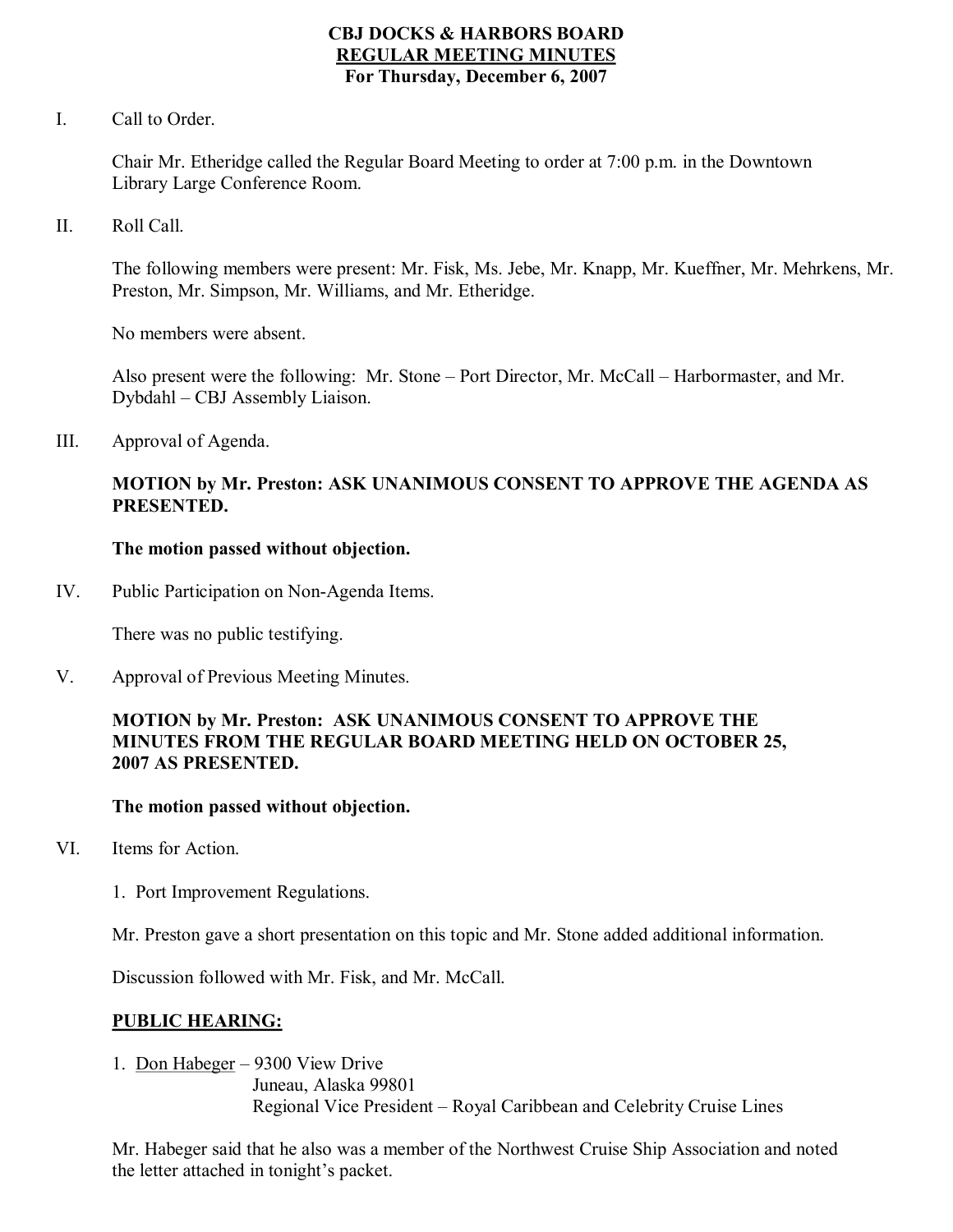December 6, 2007 Page 2

#### VI. Items for Action (cont'd)

He mentioned that his Cruise Ships bring in over 200,000 passengers to Juneau per summer season.

He added that he was very much against this proposed increased amount for the Port Improvement Fee, which formerly was called a Dock Maintenance Fee at only five and 1/2 cents per net ton.

He said that he did not think that the Harbor Board should be charging additional fees and not yet have a specific project slated for these new fees collected.

Therefore, he said that he is very much against having the Docks and Harbors Board approve this Proposed Port Development Fee.

|                      | 2. Andrew Green – 8183 Thunder Street       | $\sim$ $-$ | 586-1282 |  |  |
|----------------------|---------------------------------------------|------------|----------|--|--|
| Juneau, Alaska 99801 |                                             |            |          |  |  |
|                      | Port Agent – Cruise Line Agencies of Alaska |            |          |  |  |

Mr. Green said that he is very concerned that the new proposal for the increased net ton fee is designed for funding for a dock project that has not been approved yet.

He added that this fee should remain solely dedicated for Maintenance as originally intended at the five and 1/2 cents per net ton.

He said that he too, is against raising this fee from the current five and  $\frac{1}{2}$  cents to the ten cents per net ton the 2008 season, the twenty cents per net ton the 2009 season, and then thirty cents per net ton the 2010 season.

He said his recommendation to the Harbor Board is that they do not pass this Proposed Port Improvement Fee Regulation as presented tonight.

Discussion followed with Mr. Preston, Mr. Knapp, Mr. Stone, Mr. Fisk, Mr. Kueffner, Mr. Williams, and Mr. Simpson.

**MOTION by Mr. Preston: MOVE TO ADOPT REGULATIONS REPEALING THE PORT MAINTENANCE FEE AND TO ESTABLISH A PORT IMPROVEMENT FEE AS RECOMMENDED BY THE FINANCE COMMITTEE, TO CHANGE FROM THREE HOURS TO FOUR HOURS DURATION FOR LIGHTERING OPERATIONS, AND TO FORWARD THE REGULATIONS TO THE CITY ATTORNEY FOR PRESENTATION TO THE ASSEMBLY.**

Mr. Fisk seconded the motion.

**MOTION by Mr. Simpson: MOVE TO AMMEND THE MOTION TO REMOVE SECTION E, NUMBERS 2 AND 3, SO THE REGULATION WILL SUNSET ON DECEMBER 31, 2008 AT THE TEN CENTS PER NET TON, TO REVISIT THIS REGULATION AND MAKE ANY NEW CHANGES AS NECESSARY AT THIS TIME.**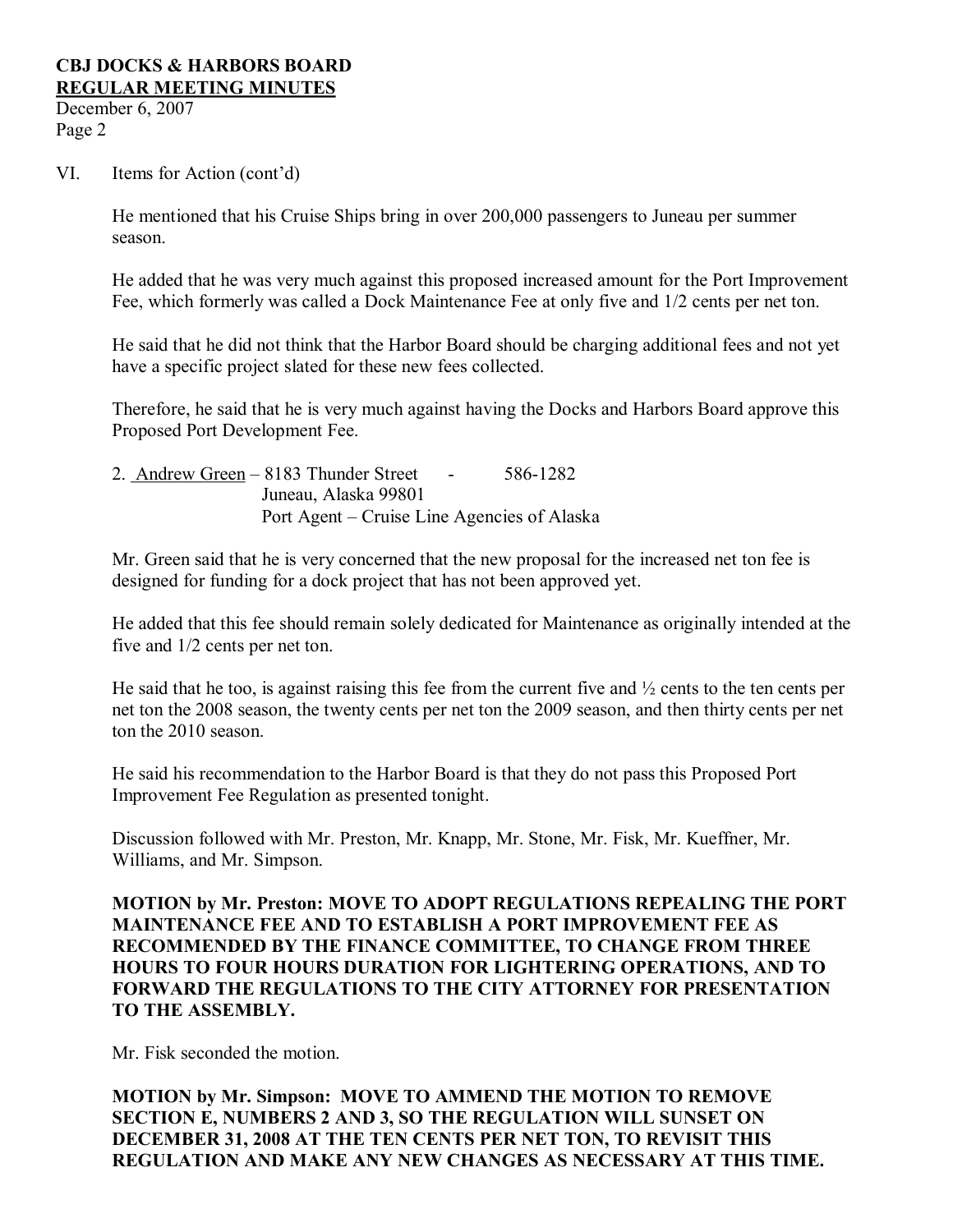December 6, 2007 Page 3

VI. Items for Action (cont'd)

Mr. Knapp seconded the motion.

The amended motion failed with 6 no votes and 3 yes votes.

Discussion followed with Mr. Preston, Mr. Mehrkens, Mr. Knapp, Mr. Fisk, and Mr. Simpson.

The original motion passed with 8 yes votes and 1 no vote by Mr. Simpson.

2. Snow Dumping in the Yacht Club Tidelands.

Mr. Stone gave a short presentation on this topic.

He referred to the letter from Mayor Bruce Botelho dated November 29, 2007 requesting the Docks and Harbors Board to delay implementation of this prohibition of snow dumping at the Norway Point Yacht Club for another season until the City can find an alternative snow dumping site for the following year. (see letter in packet)

Discussion followed with Mr. Etheridge, Mr. Simpson, Mr. Stone, Mr. Preston, Mr. Fisk, Mr. Kueffner, and Mr. Williams.

## **PUBLIC COMMENT:**

| 1. Jerry Godkin $-4300$ Cone Place | $\sim$ | 789-3921 |
|------------------------------------|--------|----------|
| Juneau, Alaska 99801               |        |          |
| <b>Snow Removal Contractor</b>     |        |          |

Mr. Godkin said that he was asking the Harbor Board for this one-year extension to be able to use Norway Point – Yacht Club tidelands for snow removal for this current 2007-2008 winter.

He said that he already has his local contracts in place and did not allow extra monies for having to go farther than the Norway Point – Yacht Club tidelands for dumping snow.

| 2. Carl Leis – 2340 Ka-See-An Drive | $\sim$ 100 $\mu$ | 789-3883 |
|-------------------------------------|------------------|----------|
| Juneau, Alaska 99801                |                  |          |
| <b>Snow Removal Contractor</b>      |                  |          |

Mr. Leis also asked the Harbor Board to extend the ruling to allow snow dumping at the Norway Point – Yacht Club tidelands for this winter season.

He said that he too, has his contracts in place and did not allow extra money to haul snow farther then the Norway Point – Yacht Club tidelands.

He added that he appreciates that the Mayor wrote a letter to the Harbor Board in their behalf and hopes another suitable snow dumping location can be found for the following winters since where we live here in Juneau snow removal will be an inevitable problem each year.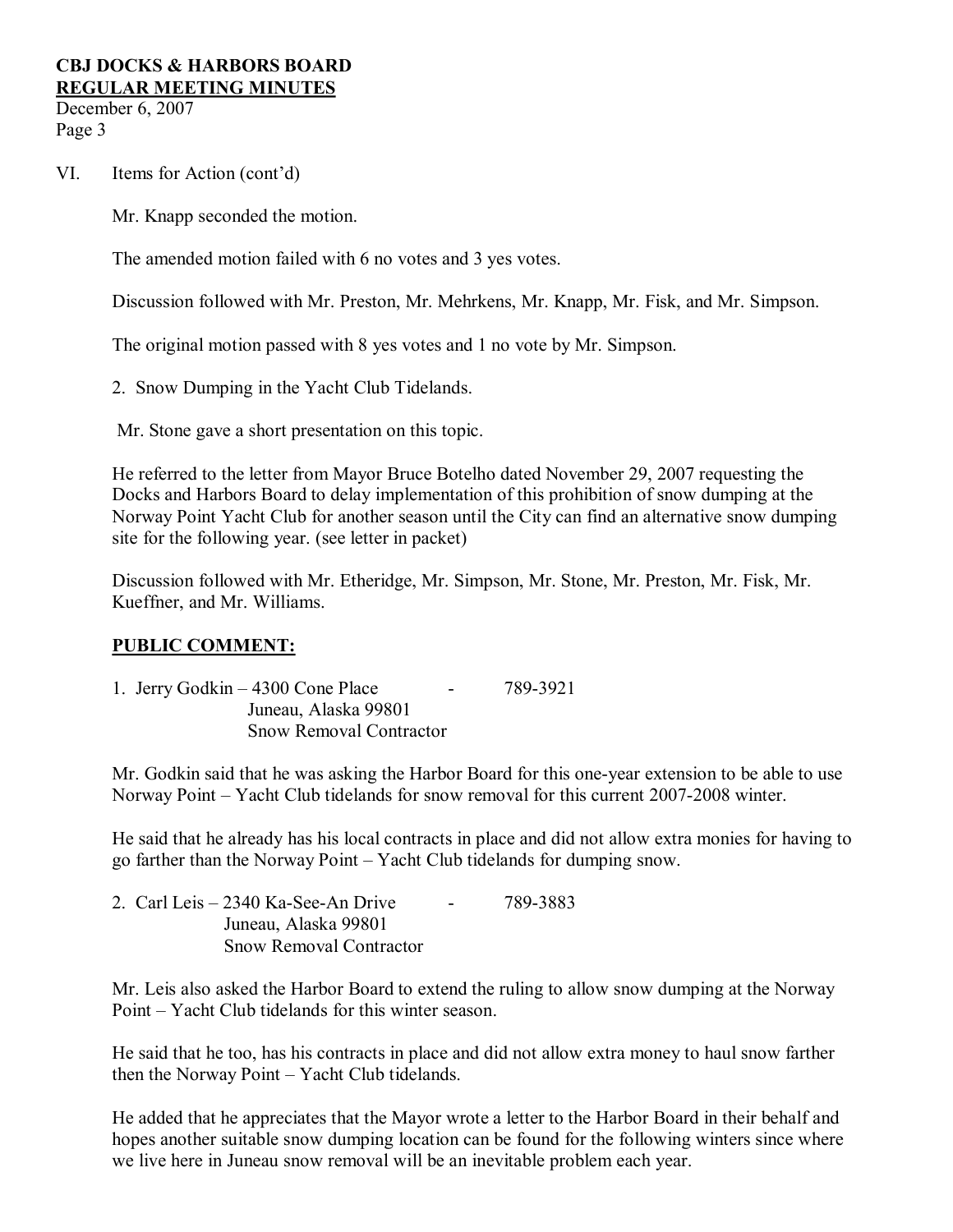December 6, 2007 Page 4

VI. Items for Action (cont'd).

Discussion followed with Mr. Preston, Mr. Fisk, Mr. Kueffner, Mr. Simpson, and Mr. Mehrkens.

### **MOTION by Mr. Kueffner: MOVE TO ALLOW DUMPING OF SNOW IN THE DESIGNATED TIDELANDS AREA ADJACENT TO THE NORWAY POINT – YACHT CLUB THIS WINTER AND TO PROHIBIT DUMPING OF SNOW AT THIS LOCATION BEGINNING MAY 15, 2008.**

Mr. Knapp added further discussion.

Mr. Fisk seconded the motion.

## **The motion passed without objection.**

3. Douglas Harbor Sewage Pump-Out Bid Award.

Mr. McCall gave a short presentation on this topic.

He said that the apparent low bidder was Harri Plumbing and Heating Company. The bid exceeds \$100,000 so the Assembly will have to approve the \$139,393 expenditure. There was no bid protest.

## **MOTION by Mr. Preston: ASK UNANIMOUS CONSENT TO RECOMMEND THAT THE ASSEMBLY AWARD A BID TO HARRI PLUMBING AND HEATING IN THE AMOUNT OF \$139,393 FOR THE DOUGLAS HARBOR SEWAGE PUMPOUT PROJECT.**

#### **The motion passed without objection.**

4. FEDP Grant Award for the Fisheries Terminal Crane Maintenance and Electrical Upgrade.

Mr. Preston gave a short presentation on this topic.

**MOTION by Mr. Preston: ASK UNANIMOUS CONSENT TO RECOMMEND THAT THE BOARD APPROVE THE \$48,770 FEDP GRANT FOR THE DOWNTOWN FISHERIES TERMINAL AND TO REQUEST THAT THE ASSEMBLY APPROPRIATE THE GRANT INTO A CIP ALONG WITH A LOCAL MATCH OF \$16,250 OF HARBOR RETAINED EARNINGS.**

#### **The motion passed without objection.**

5. Douglas Harbor FAA Juneau Airport Wind Sensor Lease Renewal.

Mr. Preston gave a short presentation on this topic.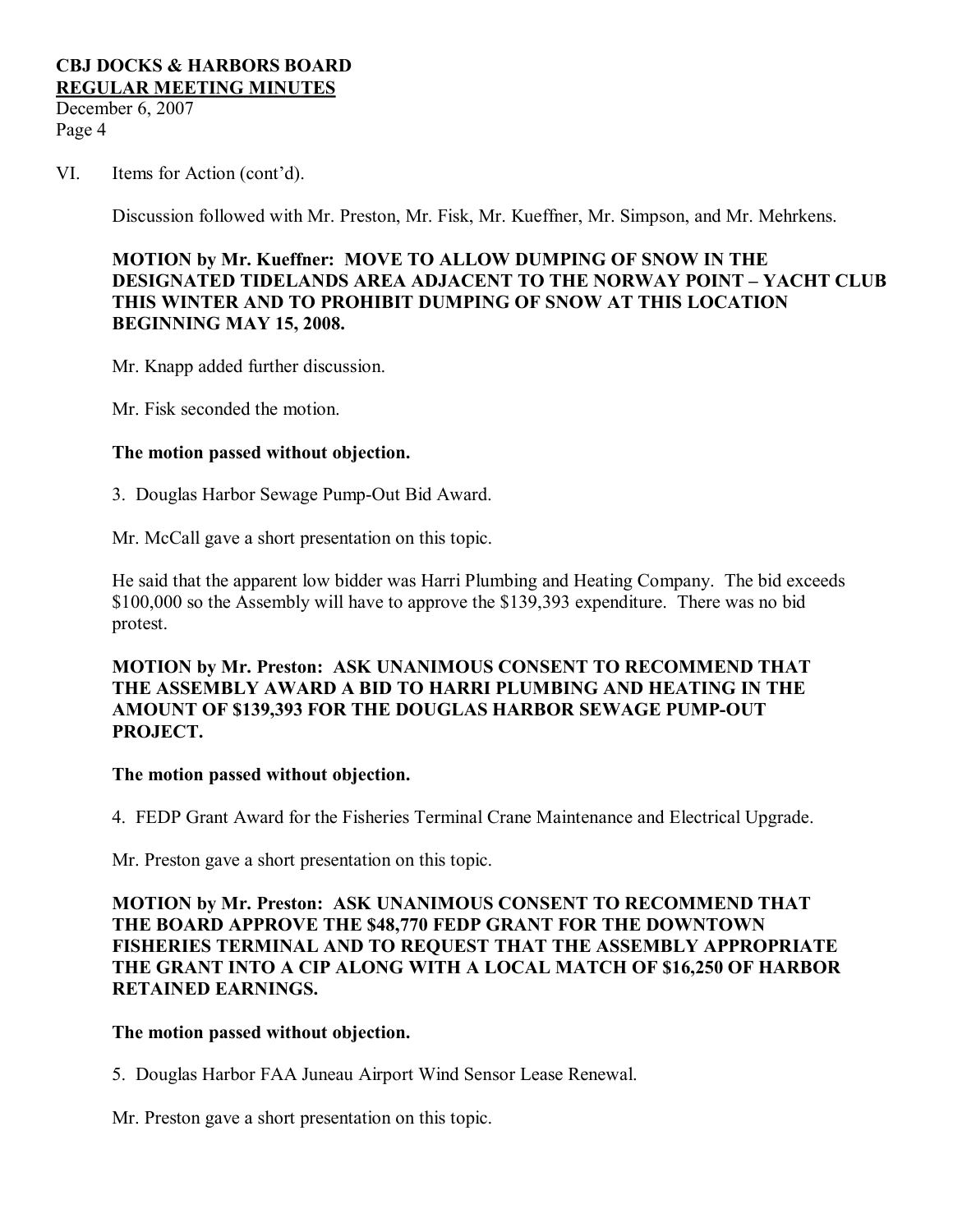December 6, 2007 Page 5

VI. Items for Action (cont'd).

## **MOTION by Mr. Fisk: ASK UNANIMOUS CONSENT TO RECOMMEND THAT THE BOARD RENEW THE LEASE WITH THE FAA FOR THE JUNEAU AIRPORT WIND SENSOR SITE UNTIL APRIL 30, 2017.**

#### **The motion passed without objection.**

6. Proposed Projects for FY 09 CIP.

Mr. Stone gave a short presentation on this topic.

Discussion followed with Mr. Preston, Mr. Fisk, and Mr. Kueffner.

### **MOTION by Mr. Fisk: ASK UNANIMOUS CONSENT TO ADOPT THE PROJECT LIST RECOMMENDED BY THE PORT DIRECTOR FOR THE FY 09 CIP AND TO FORWARD TO THE CITY MANAGER FOR PRESENTATION TO THE ASSEMBLY.**

#### **The motion passed without objection.**

VII. Items for Information/Discussion.

There were none.

- VIII. Committee and Board Member Reports.
	- 1. Operations Committee Meeting November 20, 2007

Ms. Jebe gave a short report of her last Operations Committee Meeting.

She mentioned that they discussed four items. They were as follows:

1. Wig Craft Speed Limit Reconsideration. – The Operations Committee decided on no further action at this time.

2. They held a Public Hearing on Proposed Regulations for the Waterfront Sales Permits.

3. They held a discussion the Wayside Park Fishing Float and fish snagging problems and will re visit this issue at a later meeting.

4. The Operations Committee voted to allow the Rocky Bay Floating Lodge to use the Cruise Ship Dock and to pay the IVF-Winter Rate. They will be responsible to make their own arrangements for power and water usage. They are scheduled to leave the Cruise Ship Dock by May 15, 2007.

2. Finance Committee Meeting – November 15, 2007

Mr. Preston gave a short report of his last Finance Committee Meeting.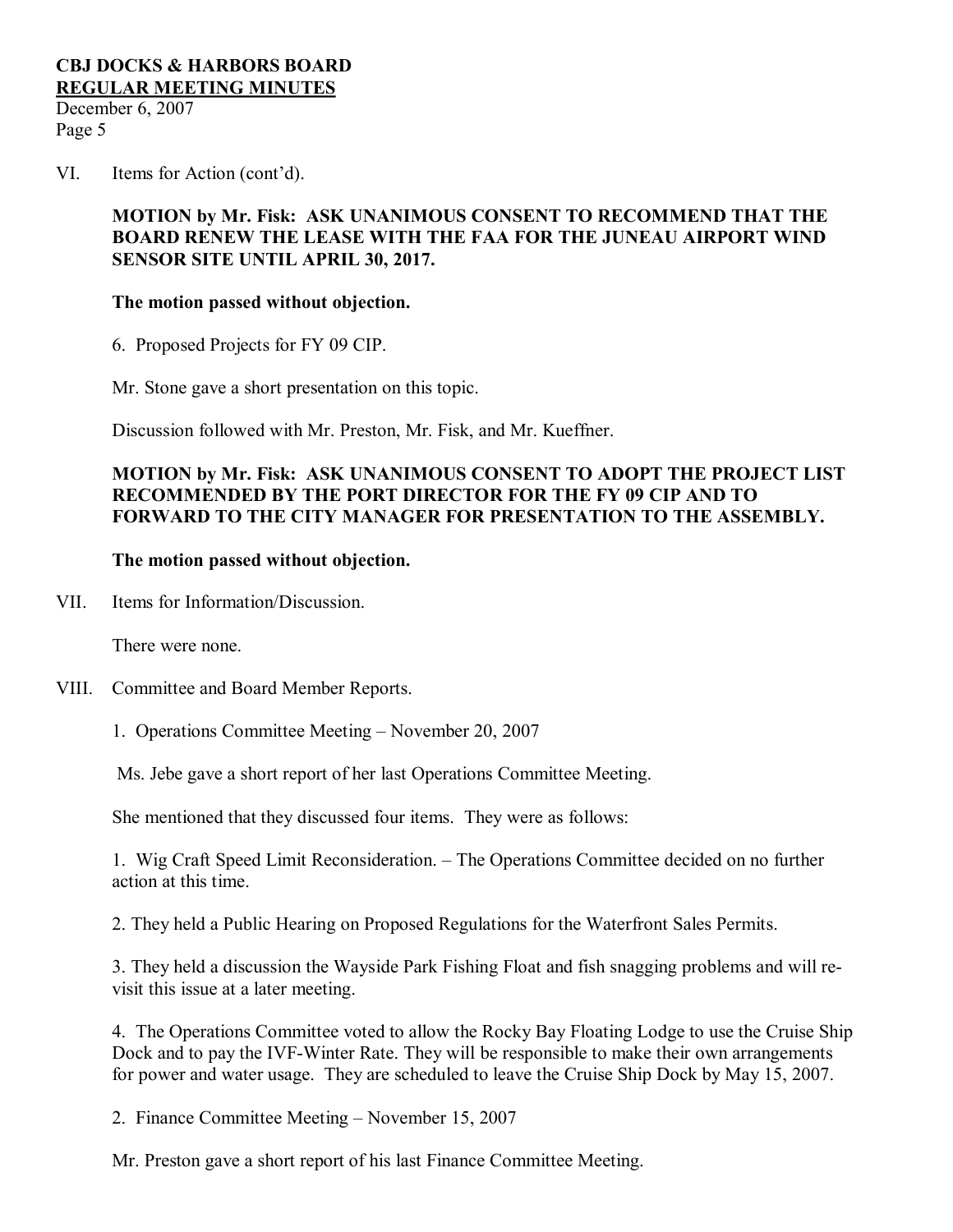December 6, 2007 Page 6

VIII. Committee and Board Member Reports (cont'd).

He said that they talked about the Fisherman's Bend Lease Renewal. The owner submitted a private appraisal and it has been submitted to the City Assesor for further review.

Discussion followed with Mr. Simpson, and Mr. Mehrkens.

3. CIP/Planning Committee Meeting – November 27, 2007 (meeting was cancelled).

Mr. Fisk gave a short report on some latest CIP items.

He also added that he has been appointed to serve on the JEDC – Juneau Economic Development Committee Board.

In addition, he said that we need to work with NOAA for replacement of the vessel John Cobb, as a high priority item plus he would like to keep the NOAA vessel Rainier here in Juneau during the winter months.

Mr. Fisk said that he has been working with Rorie Watt on the Seawalk issue. He added that he had written a letter on behalf of the Harbor Board with their objections and safety issues concerning the Seawalk.

He mentioned that the Land Exchange between the University (UAS) and CBJ is still in the process and there have been positive reactions.

4. Audit Committee Meeting – December 4, 2007

Mr. Knapp gave a short report of this last meeting.

He said that they discussed Personnel Practices, Personnel Administration Issues and Personnel Job Descriptions.

Also, they discussed a Management Audit of all the Harbor Functions. Mr. Stone will conduct the Audit of the services that we provide and how they are provided, and whether any of the services can be eliminated.

Mr. Stone will look at how the services are provided, either by Harbor Staff or provided by outside sources.

IX. Harbormaster's Report.

Mr. McCall gave a quick recap of happenings in the Harbors.

He said that since we have been having such cold temperatures lately that we are experiencing major problems with the water heating tapes. Some of the vessels are freezing up and when the temperatures get warmer; there may be some sinking of vessels.